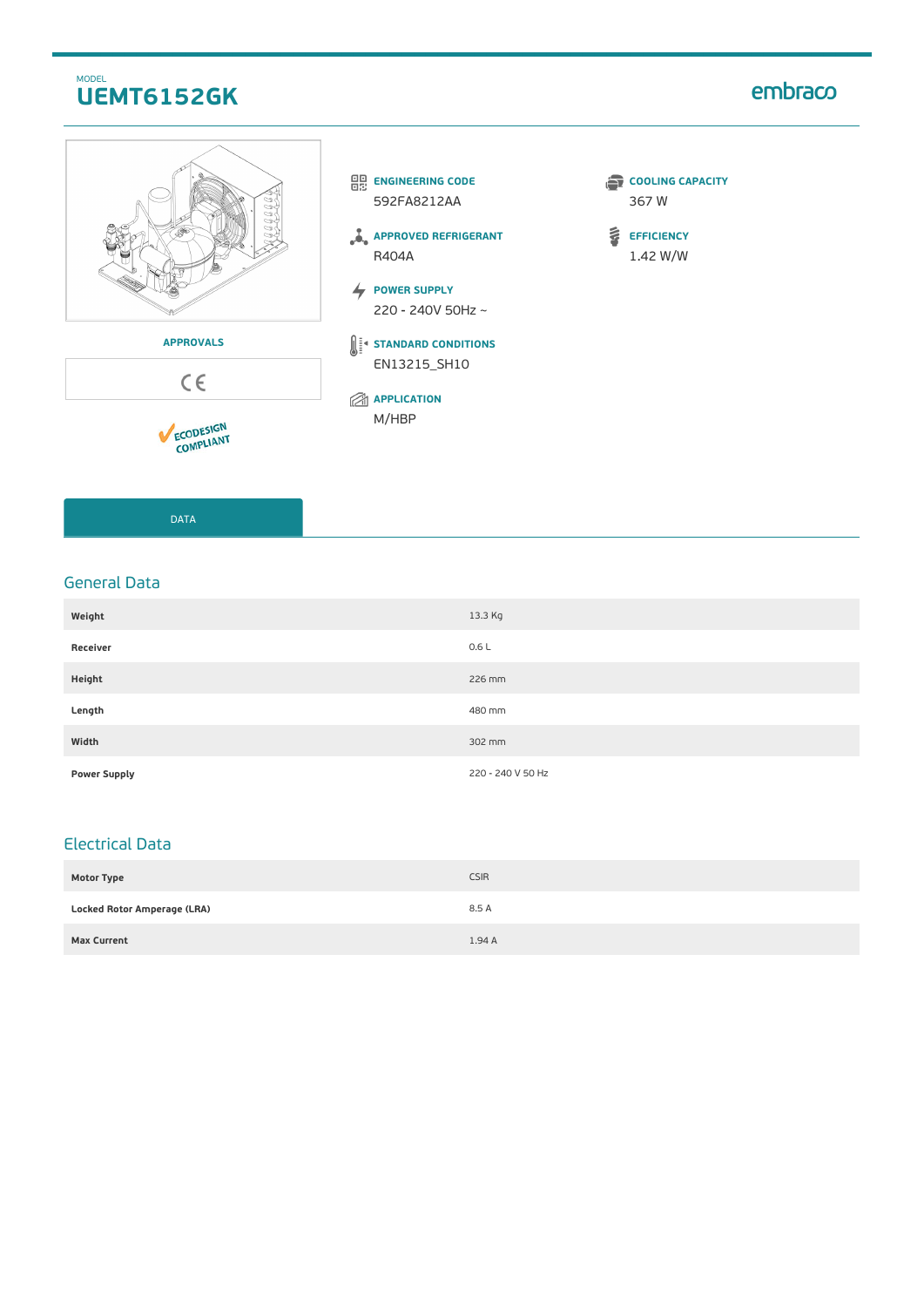# Spare Parts

| <b>Valve Suction</b>  | FLARE 3/8"       | 2110059    |
|-----------------------|------------------|------------|
| Valve Discharge       | FLARE 1/4"       | 2110085    |
| Condenser             | 3R8T             | 2451204    |
| Compressor            | <b>EMT6152GK</b> | 912FA67AR  |
| <b>Electrical Kit</b> | ELCOM EMT6152GK  | 912FA6764A |
| Fan Kit               | 10W 200/28°/5B   | 1996581    |

### Noise Data

| <b>Sound Power Level</b> | 59.3 dB (A) | $\overline{\phantom{a}}$ |             |
|--------------------------|-------------|--------------------------|-------------|
| Sound Pressure Level     | at $1m$     | at $5m$                  | at 10 m     |
|                          | 51.3 dB (A) | 37.32059991 dB (A)       | 31.3 dB (A) |

### Fan Motor

| Number                | <b>J</b>    |
|-----------------------|-------------|
| <b>Shaft Power</b>    | 10 W        |
| <b>Air Flow</b>       | 300 $m^3/h$ |
| <b>Blade diameter</b> | 200 mm      |

PERFORMANCE

### Rated Points

| <b>Ambient</b><br><b>Temperature</b> | Cooling<br><b>Capacity</b> | <b>Power</b><br>Consumption | <b>Current</b> | <b>Efficiency</b> |
|--------------------------------------|----------------------------|-----------------------------|----------------|-------------------|
| 32.00°C                              | 367W                       | 258 W                       | 1.6A           | 1.42 W/W          |

Test Condition: EN13215\_SH10, Return Gas 0 °C, Subcooling 3K , Evaporation -10.00°C, Condensing 0 °C, Ambient 32.00°C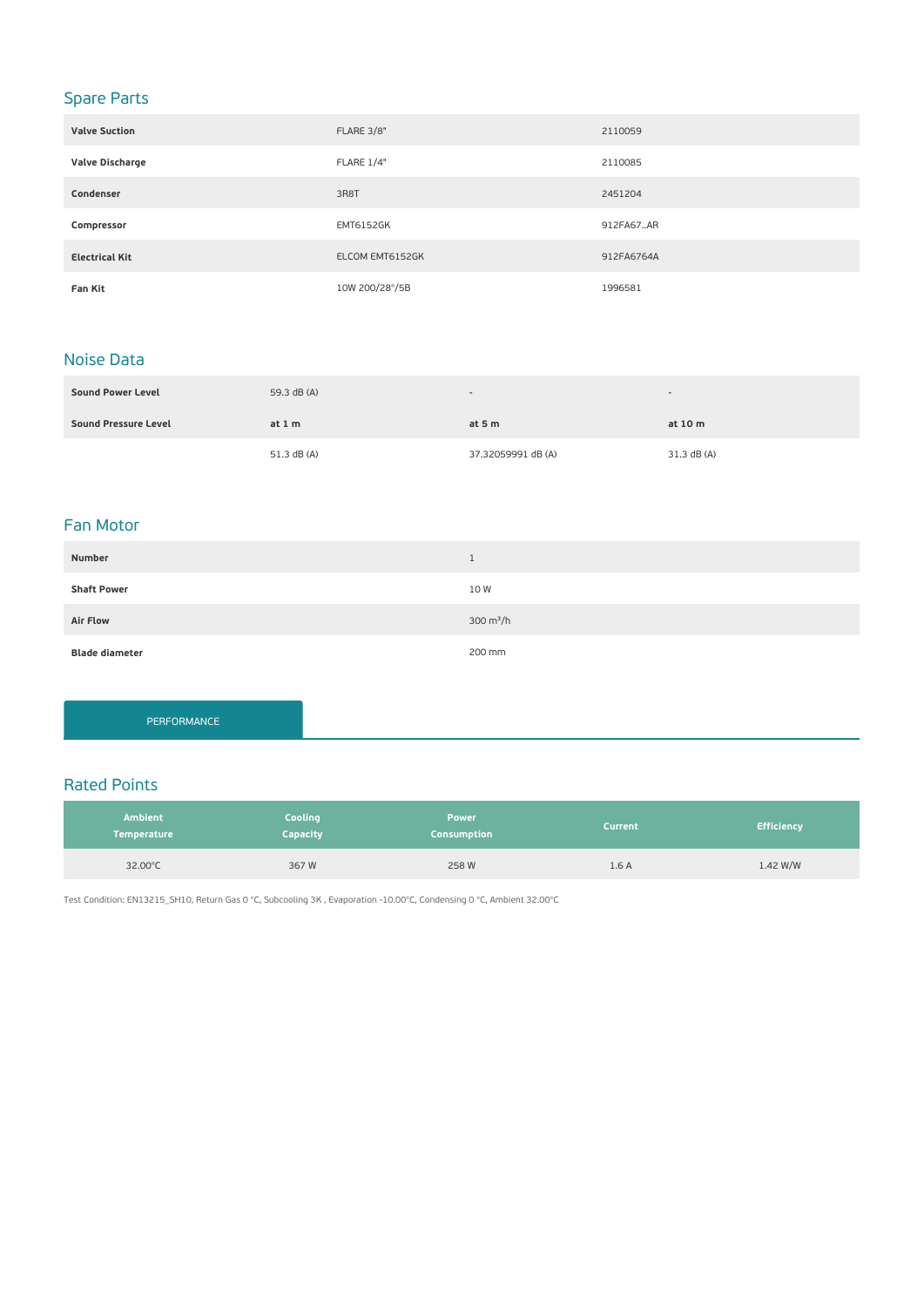# Performance Curve Data

#### Ambient Temperature 25°C

| Evaporating<br>Temperature °C | Cooling<br><b>Capacity W</b> | Power<br><b>Consumption W</b> | <b>Current A</b> | <b>Efficiency</b><br>W/W |
|-------------------------------|------------------------------|-------------------------------|------------------|--------------------------|
| $-20$                         | 255                          | 207                           | 1.42             | 1.23                     |
| $-15$                         | 343                          | 225                           | 1.47             | 1.52                     |
| $-10$                         | 430                          | 247                           | 1.54             | 1.74                     |
| $-5$                          | 515                          | 271                           | 1.63             | 1.9                      |
| $\circ$                       | 597                          | 299                           | 1.73             | $\overline{c}$           |
| 5                             | 676                          | 329                           | 1.85             | 2.05                     |
| 10                            | 752                          | 363                           | 1.98             | 2.07                     |

Test Condition: EN13215\_SH10, M/HBP

#### Ambient Temperature 32°C

| Evaporating<br>Temperature °C | Cooling<br><b>Capacity W</b> | Power<br><b>Consumption W</b> | <b>Current A</b> | <b>Efficiency</b><br>W/W |
|-------------------------------|------------------------------|-------------------------------|------------------|--------------------------|
| $-20$                         | 239                          | 212                           | 1.46             | 1.13                     |
| $-15$                         | 300                          | 234                           | 1.52             | 1.28                     |
| $-10$                         | 367                          | 258                           | 1.6              | 1.42                     |
| $-5$                          | 439                          | 283                           | 1.68             | 1.55                     |
| $\circ$                       | 515                          | 311                           | 1.79             | 1.65                     |
| 5                             | 596                          | 341                           | 1.9              | 1.75                     |
| 10                            | 680                          | 374                           | 2.04             | 1.82                     |

Test Condition: EN13215\_SH10, M/HBP

#### Ambient Temperature 43°C

| Evaporating<br>Temperature °C | Cooling<br><b>Capacity W</b> | Power<br><b>Consumption W</b> | <b>Current A</b> | <b>Efficiency</b><br>W/W |
|-------------------------------|------------------------------|-------------------------------|------------------|--------------------------|
| $-20$                         | 207                          | 224                           | 1.49             | 0.93                     |
| $-15$                         | 239                          | 253                           | 1.58             | 0.94                     |
| $-10$                         | 287                          | 282                           | 1.67             | 1.02                     |
| $-5$                          | 351                          | 312                           | 1.78             | 1.13                     |
| $\circ$                       | 432                          | 342                           | 1.9              | 1.26                     |
| 5                             | 528                          | 373                           | 2.02             | 1.41                     |
| 10                            | 638                          | 405                           | 2.16             | 1.58                     |

Test Condition: EN13215\_SH10, M/HBP